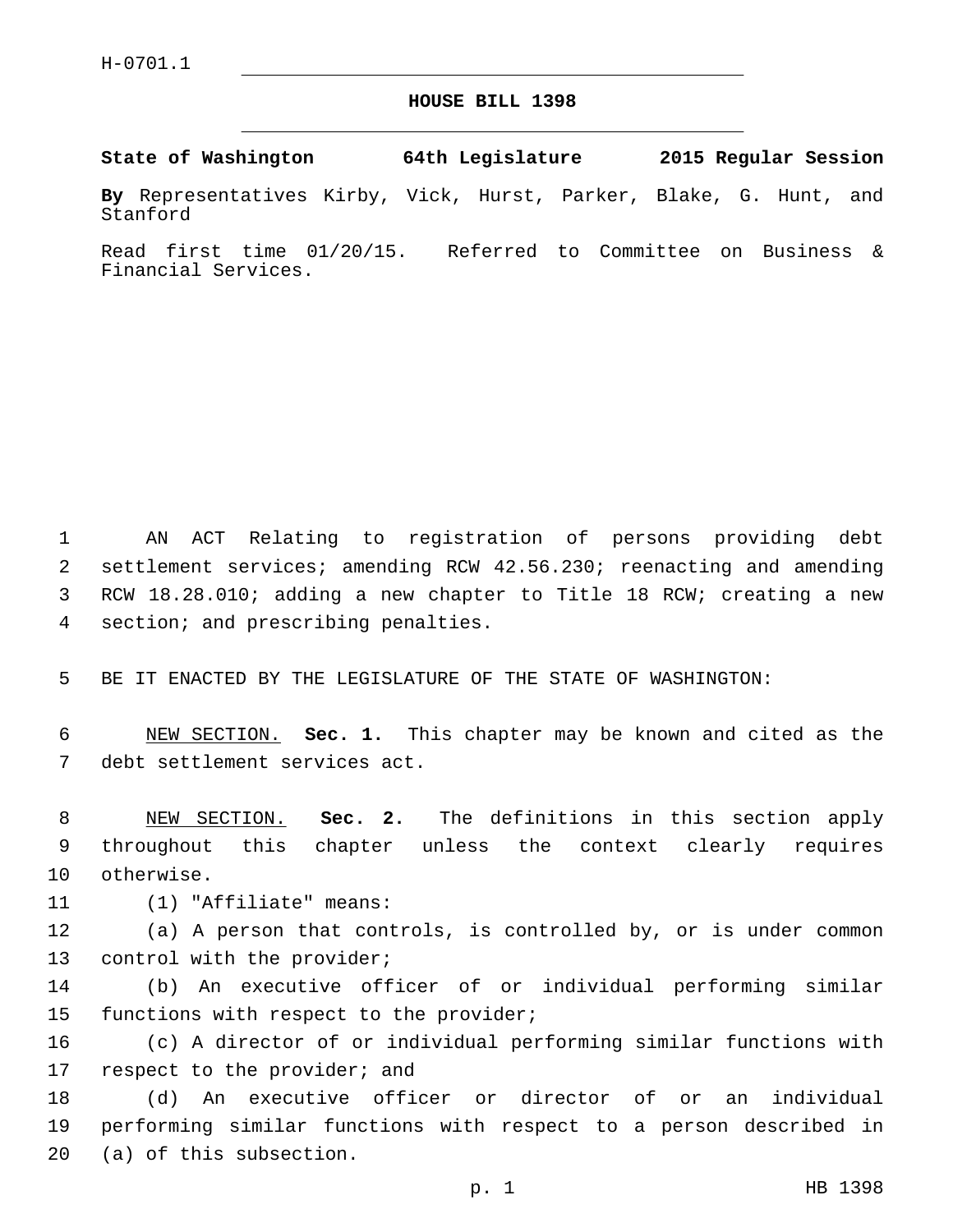(2) "Agreement" means a contract between a provider and an individual for the performance of debt settlement services.

 (3) "Concessions" means assent to repayment of a debt on terms more favorable to an individual than the terms of the contract 5 between the individual and a creditor.

 (4) "Control" means the right to control ten percent or more of 7 the voting power of another person.

 (5) "Debt settlement services" means services as an intermediary between an individual and one or more unsecured creditors of the individual for the purpose of obtaining concessions involving a reduction in principal of the individual's unsecured debt. "Debt settlement services" does not include the following, so long as debt settlement services are not the primary business purpose of the 14 person described below:

 (a) Legal services provided in an attorney-client relationship by an attorney licensed or otherwise authorized to practice law in this 17 state;

 (b) Accounting services provided in an accountant-client relationship by a certified public accountant licensed to provide 20 accounting services in this state; or

 (c) Financial planning services provided in a financial planner- client relationship by a licensed member of a financial planning 23 profession.

(6) "Department" means the department of financial institutions.

 (7) "Financial institution" means any person doing business under the laws of any state or the United States relating to commercial banks, bank holding companies, savings banks, savings and loan 28 associations, trust companies, or credit unions.

 (8) "Good faith" means honesty in fact and the observance of 30 reasonable standards of fair dealing.

 (9) "Person" means an individual, corporation, business trust, estate, trust, partnership, limited liability company, association, joint venture, or any other legal or commercial entity. "Person" does not include a public corporation, government or governmental 35 subdivision, agency or instrumentality.

 (10) "Principal amount of the debt" means the amount of a debt at the time of the execution of an agreement for debt settlement 38 services.

 (11) "Program" means a plan or strategy in which a provider 40 furnishes debt settlement services.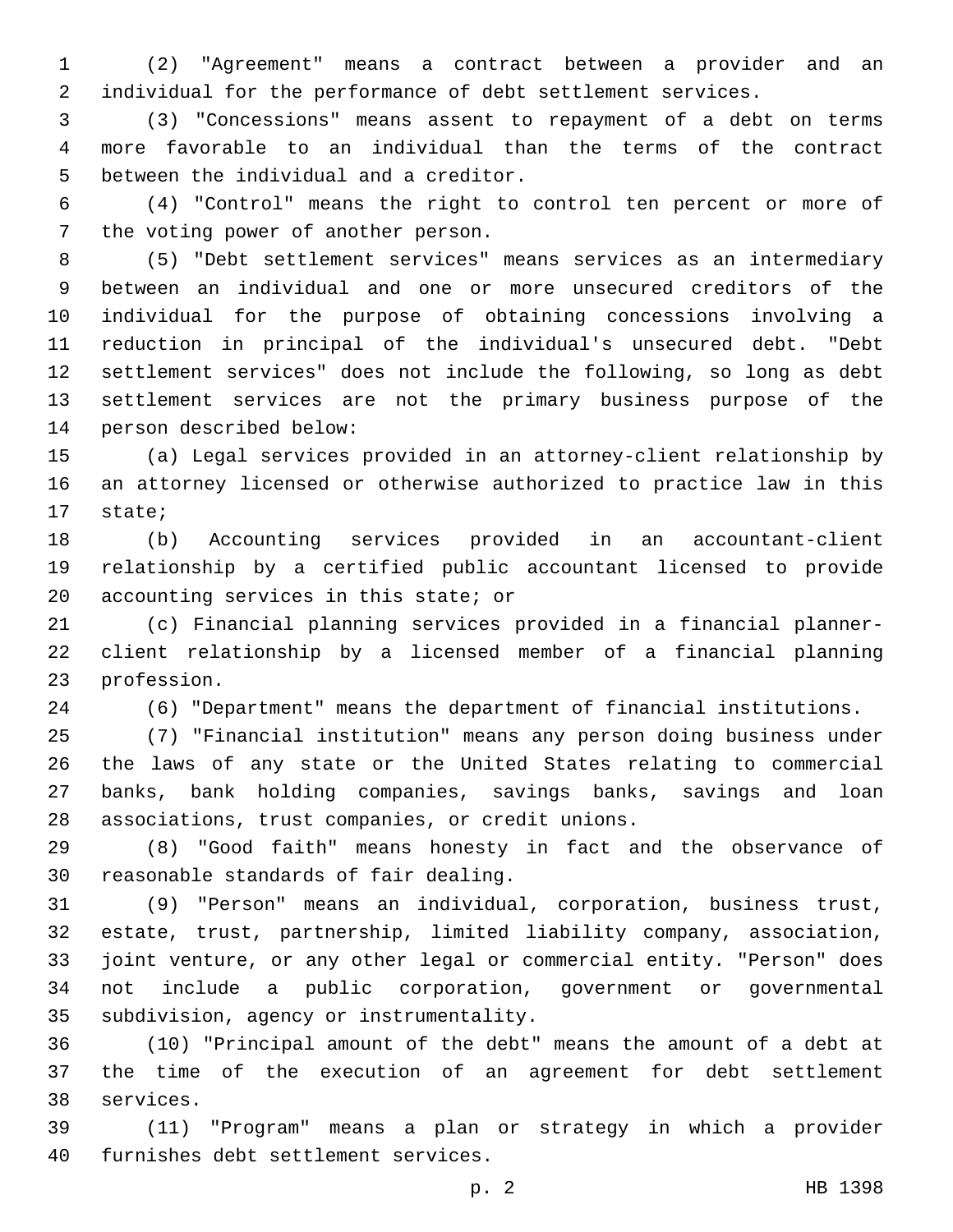(12) "Provider" means a person required to be registered pursuant to this chapter and that provides, offers to provide, or agrees to 3 provide debt settlement services for compensation.

 (13) "Record" means information that is inscribed on a tangible medium or that is stored in an electronic or other medium and is 6 retrievable in perceivable form.

 NEW SECTION. **Sec. 3.** This chapter does not apply to the following persons or their employees when the person or the employee is engaged in the regular course of the person's business or profession:

 (1) A judicial officer, a person acting under an order of a court or an administrative agency, or an assignee for the benefit of 13 creditors;

14 (2) A financial institution; or

 (3) A title insurer, escrow company, or other person that provides bill-paying services if the provision of debt settlement services is incidental to the bill-paying services.

 NEW SECTION. **Sec. 4.** (1) On or after the effective date of this section, a provider may not provide debt settlement services to an individual who it reasonably should know resides in this state at the time it agrees to provide the services, unless the provider is registered under this chapter.

 (2) The department shall maintain and publicize a list of the 24 names of all registered providers.

 NEW SECTION. **Sec. 5.** (1) An application for registration as a provider must be in a form prescribed by the department.

 (2) An application for registration as a provider must be 28 accompanied by:

29 (a) The fee established by the department;

 (b) Evidence of minimum insurance in an amount specified by the 31 department;

 (c) In lieu of the aggregate umbrella insurance required by (b) of this subsection, a surety bond filed with the department, in a form approved by the department, for a term no less than the expiration of the term of registration and in the amount of not less than ten thousand dollars or other larger amount that the department determines is warranted by the financial condition and business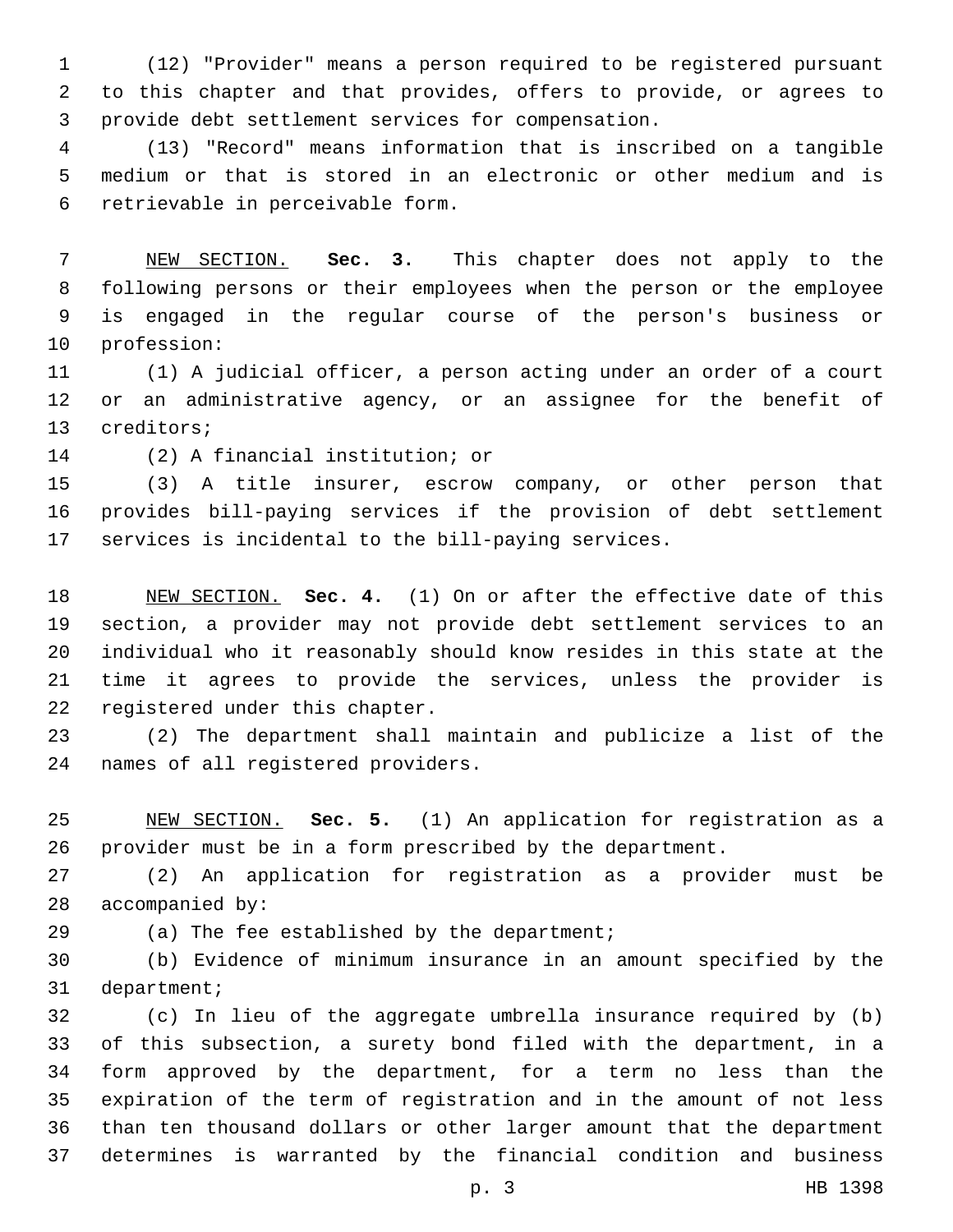experience of the provider, the history of the provider in performing debt settlement services, the risk to individuals, and any other factor the department considers appropriate, but in no event greater than fifty thousand dollars. The surety bond runs to the state for the benefit of this state and of individuals who reside in this state when they agree to receive debt settlement services from the provider, as their interests may appear, payment of which is conditioned upon noncompliance of the provider or its agent with this 9 chapter; and

 (d) Proof that the provider is authorized by the laws of this 11 state to conduct business in this state.

 NEW SECTION. **Sec. 6.** (1) An application for registration must be signed by the applicant and declare as true any material matter pursuant to the application for registration. The application form must contain a statement informing the applicant that a false or dishonest answer to a question may be grounds for denial or subsequent suspension or revocation of the applicant's registration.

(2) An application must include the following:

 (a) The applicant's name, principal business address and telephone number, all other business addresses in this state, electronic mail addresses, and internet web site addresses;

 (b) All names under which the applicant conducts business in this 23 state;

 (c) The address of each location in this state at which the applicant will provide debt settlement services or a statement that 26 the applicant will have no such location;

 (d) A copy of each form of agreement that the applicant will use 28 with individuals who reside in this state;

 (e) The schedule of fees and charges that the applicant will use 30 with individuals who reside in this state; and

 (f) Such other information that the department may reasonably 32 require.

 NEW SECTION. **Sec. 7.** An applicant or provider shall notify the department no later than sixty days after a material change in the information provided in an application for registration.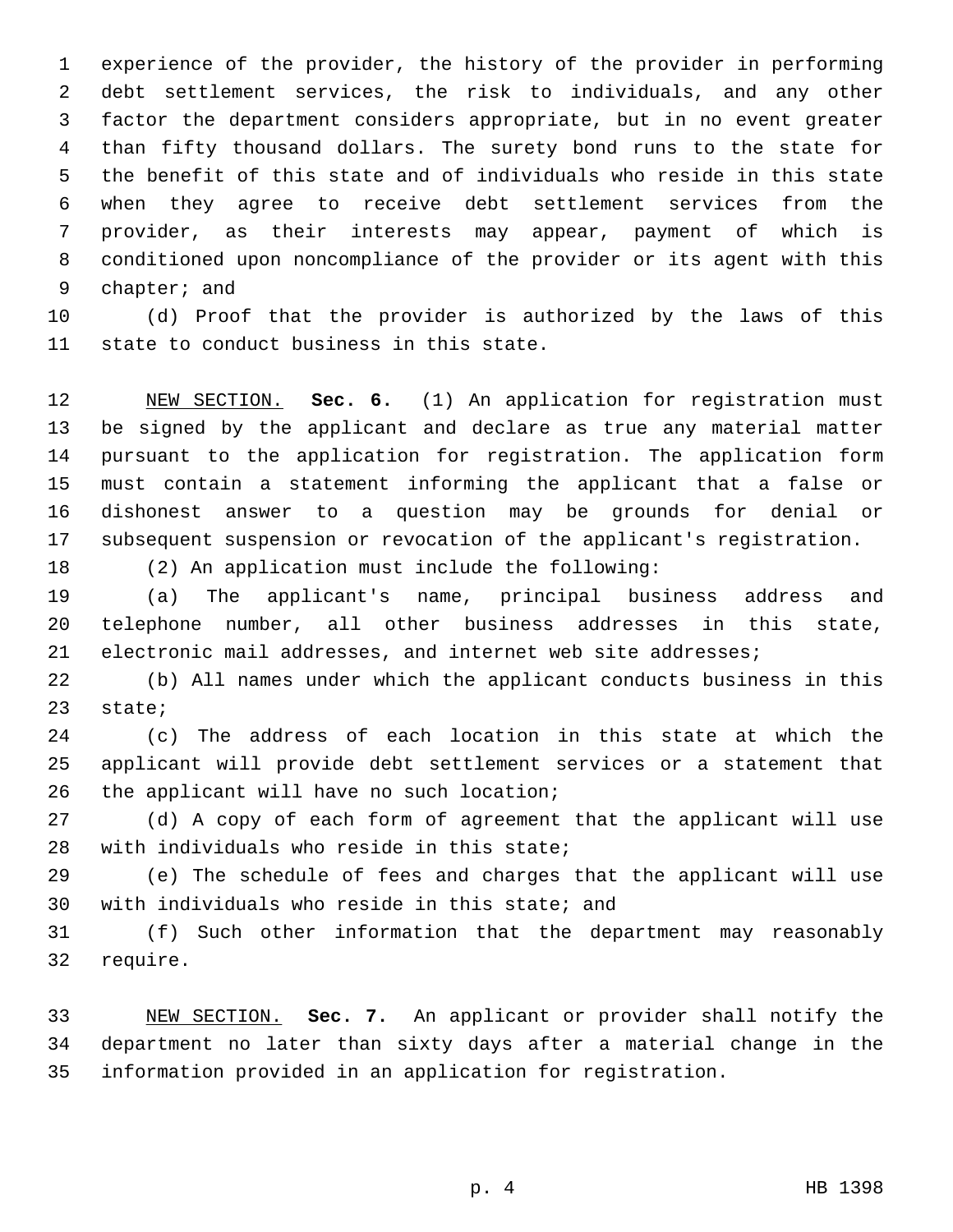NEW SECTION. **Sec. 8.** The department shall make available to the public the information in an application for registration and renewal of registration as a provider.

 NEW SECTION. **Sec. 9.** (1) Except as otherwise provided in subsection (2) of this section, the department shall issue a certificate of registration as a provider to a person that complies with sections 5 and 6 of this act.

8 (2) The department may deny registration if:

 (a) The application contains information that is materially 10 erroneous or incomplete;

 (b) An officer, director, or owner of the applicant has suffered a civil judgment or been convicted of a crime involving dishonesty or the violation of federal or state securities laws; or

 (c) The application is not accompanied by the fee established by 15 the department.

 NEW SECTION. **Sec. 10.** (1) The department shall approve or deny an initial registration as a provider no later than sixty days after an application is filed. The department may extend the sixty-day period for not more than forty-five days. No later than seven days after denying an application, the department, in a record, shall inform the applicant of the reasons for the denial.

 (2) If the department denies an application for registration as a provider or does not act on an application within the time prescribed in subsection (1) of this section, the applicant may appeal and 25 request a hearing under chapter 34.05 RCW.

 (3) Subject to section 11(4) of this act, a registration as a 27 provider is valid for one year.

 (4) Upon submission of an application for registration and until such time as an application, or any appeal filed pursuant to subsection (2) of this section, is approved or denied, the applicant may continue to provide debt settlement services, but a denial of registration terminates any further power to provide services unless 33 approved by the department.

 NEW SECTION. **Sec. 11.** (1) A provider shall obtain a renewal of its registration annually.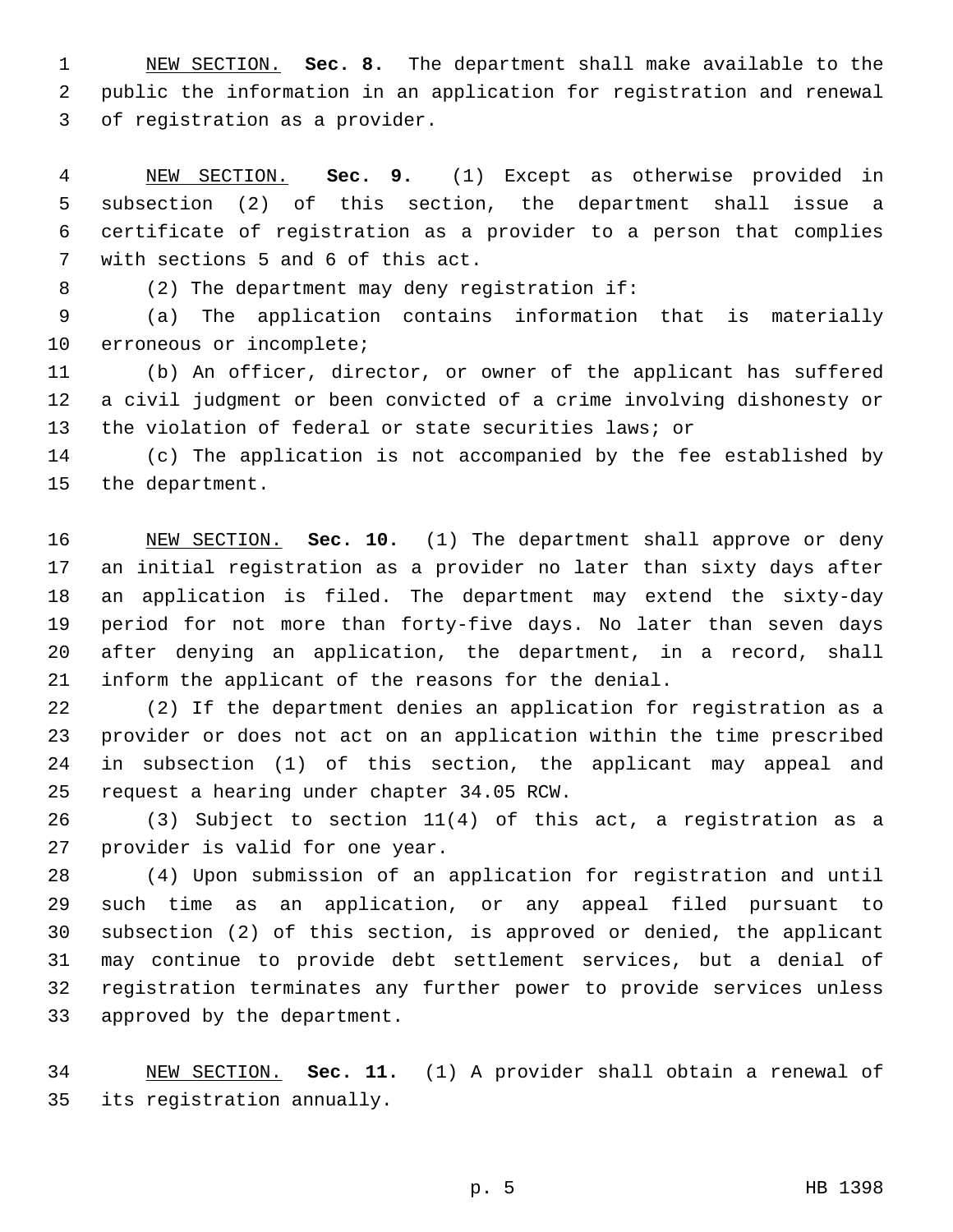(2) An application for renewal of a registration as a provider must be in a form prescribed by the department, signed under penalty 3 of perjury, and:

 (a) Be filed not less than thirty days nor more than sixty days 5 before the registration expires;

(b) Be accompanied by the fee established by the department;

 (c) Disclose any changes in the information contained in the applicant's application for registration or its immediately previous 9 application for renewal, as applicable; and

 (d) Provide any other information that the department may reasonably require to perform the department's duties under this 12 section.

 (3) If a provider files a timely and complete application for renewal of registration, the registration remains effective until the department, in a record, notifies the applicant of a denial and 16 states the reasons for the denial.

 (4) If the department denies an application for renewal of registration as a provider, the applicant, no later than thirty days after receiving notice of the denial, may appeal and request a hearing under chapter 34.05 RCW. While the appeal is pending, the applicant shall continue to provide debt settlement services to individuals with whom it has agreements. If the denial is affirmed, the applicant shall continue to provide debt settlement services to individuals with whom it has agreements until, with the approval of the department, it transfers the agreements to another registered 26 provider.

 NEW SECTION. **Sec. 12.** If a provider holds a license or certificate of registration in another state authorizing it to provide debt settlement services, the provider may submit a copy of that license or certificate of registration and the application for it instead of an application in the form prescribed by section 5(1), 6, or 11(2) of this act. The department shall accept the application and the license or certificate from the other state as an application for registration as a provider or for renewal of registration as a provider, as appropriate, in this state if:

 (1) The application in the other state contains information substantially similar to or more comprehensive than that required in 38 an application submitted in this state; and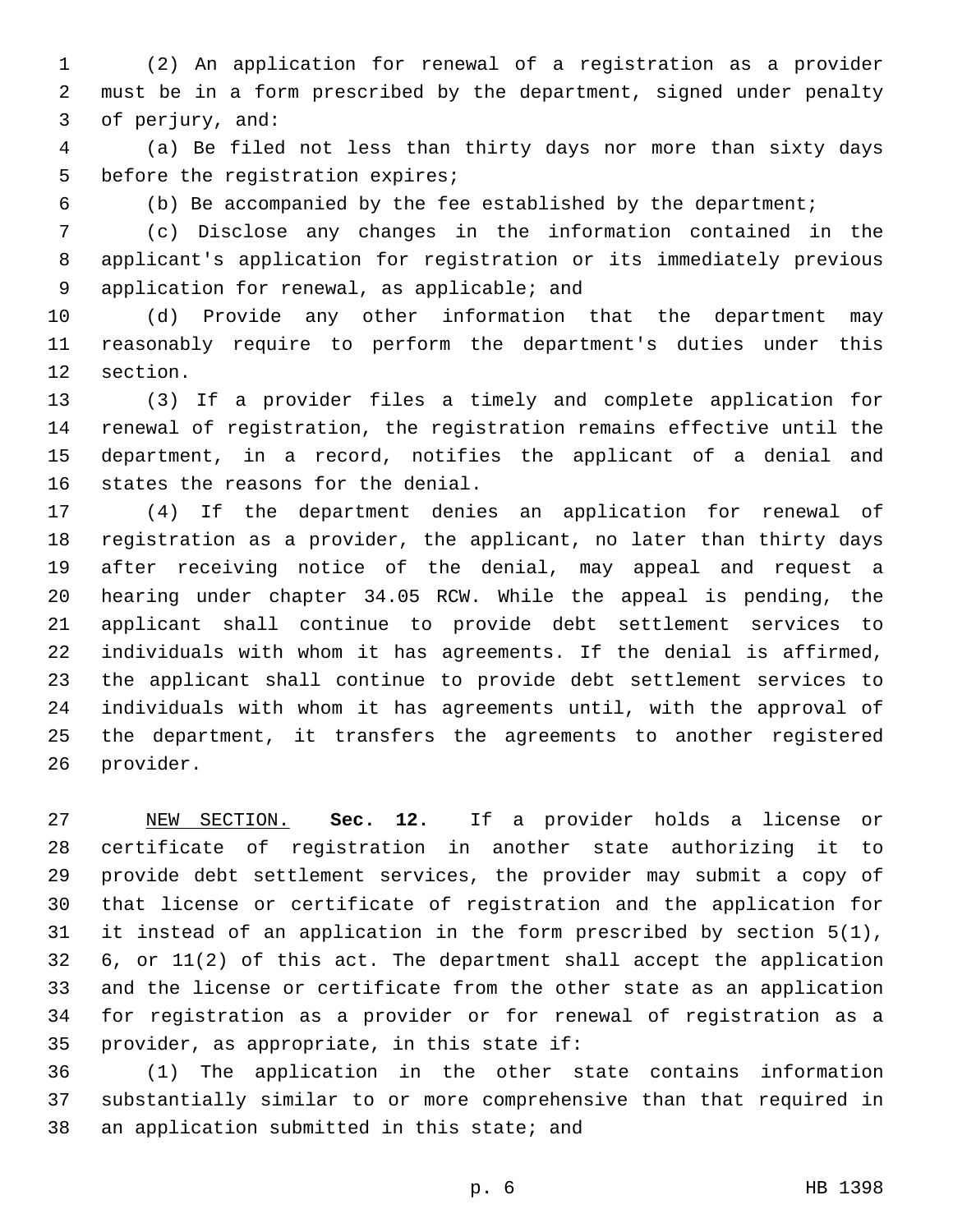(2) The applicant, under penalty of perjury, certifies that the information contained in the application is current or, to the extent it is not current, supplements the application to make the information current.4

 NEW SECTION. **Sec. 13.** A person registered as a provider under this chapter is exempt from chapter 18.28 RCW.

 NEW SECTION. **Sec. 14.** A provider shall act in good faith in all matters under this chapter.

 NEW SECTION. **Sec. 15.** (1) Before an individual consents to pay for goods or services offered, a provider shall disclose truthfully, in a clear and conspicuous manner, the following material information:

 (a) A good faith estimate of the amount of time necessary to 14 achieve the represented results;

 (b) To the extent the debt settlement services may include a settlement offer to any of the individual's creditors or debt collectors:17

 (i) A good faith estimate of the time by which the provider will start to make bona fide settlement offers to the individual's 20 creditors;

 (ii) A good faith estimate of the amount of money or the percentage of each outstanding debt that the individual will need to accumulate before the provider will make a bona fide settlement offer 24 to one or more of such creditors;

 (iii) The cost to the individual for providing debt settlement 26 services;

 (c) To the extent that any aspect of the debt settlement services relies upon or results in the individual's failure to make timely payments to creditors or debt collectors, that the use of the debt settlement services will likely adversely affect the individual's creditworthiness, may result in the individual being subject to collection actions or sued by creditors or debt collectors, and may increase the amount of money the individual owes due to the accrual 34 of fees and interest; and

 (d) To the extent that the provider requests or requires the individual to place funds in an account at a financial institution, that the individual owns the funds held in the account and that the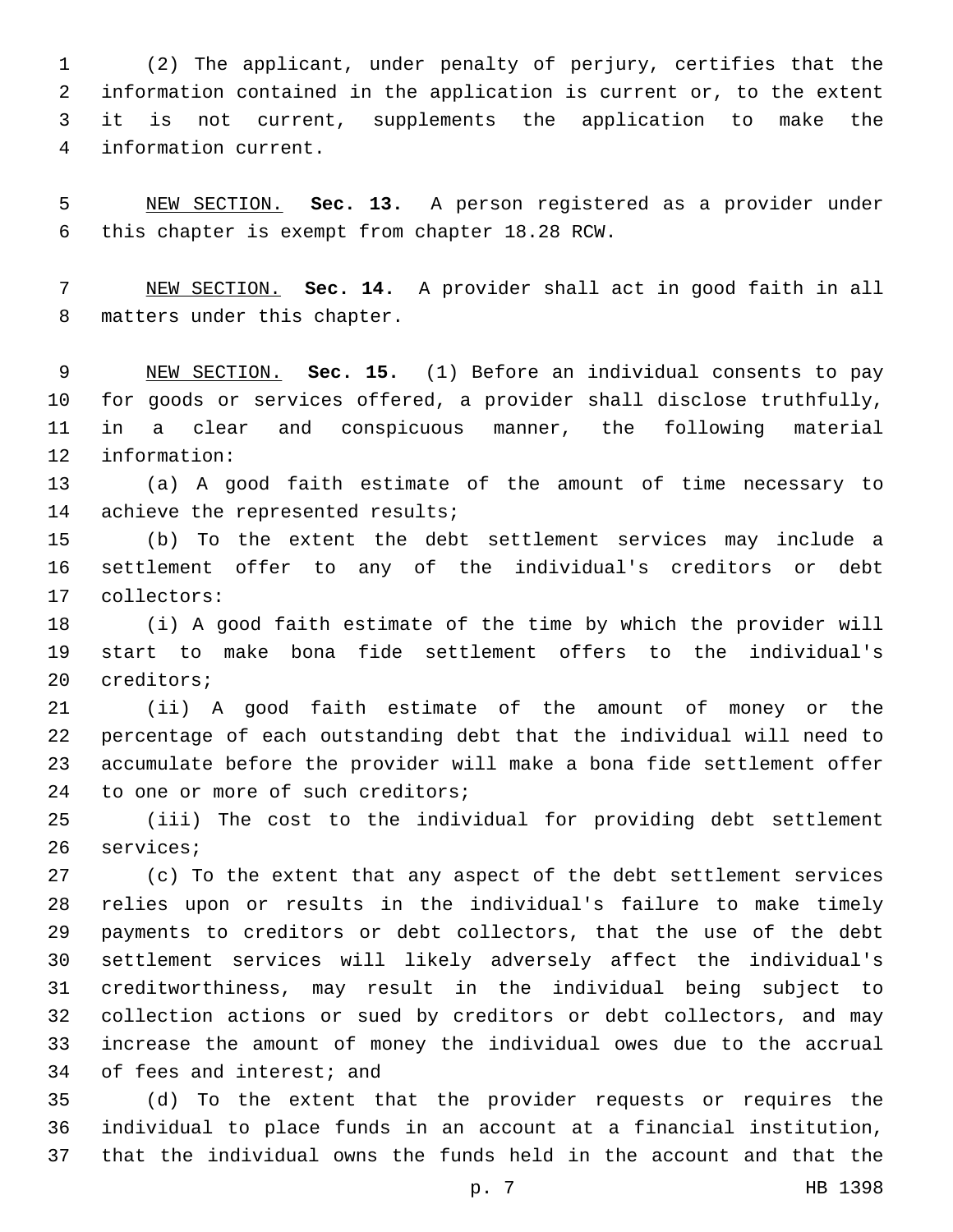individual may withdraw from the debt settlement services at any time 2 without penalty.

 (2) A provider may not misrepresent, directly or by implication, any material aspect of any debt settlement services, including but not limited to: The amount of money or the percentage of the debt amount that an individual may save by using such service; the effect of the service on the individual's creditworthiness; the effect of the service on collection efforts of the individual's creditors or debt collectors; the percentage or number of individuals who attain 10 the represented results; and whether debt settlement services are 11 offered or provided by a nonprofit entity.

 (3) A provider may not receive payment of any fee or consideration for any debt settlement services until and unless:

 (a) The provider has renegotiated, settled, reduced, or otherwise altered the terms of at least one debt under a debt settlement 16 program;

 (b) The individual has made at least one payment to a creditor in furtherance of a settlement with that creditor; and

 (c) The fee or consideration for settling each individual debt 20 enrolled in a debt settlement plan either:

 (i) Bears the same proportional relationship to the total fee for settling the entire debt balance as the individual debt amount bears to the entire debt amount. The individual debt amount and the entire debt amount are amounts owed at the time the debt was enrolled on the 25 debt relief service; or

 (ii) Is a percentage of the amount saved as a result of the settlement. The percentage charged may not change from one individual debt to another. The amount saved is the difference between the amount owed at the time the debt was enrolled in the debt relief service and the amount actually paid to satisfy the debt.

 (4) Nothing in this section prohibits requesting or requiring the individual to place funds in an account to be used for payment of the provider's fees and for payments to creditors or debt collectors in connection with the renegotiation, settlement, reduction, or other alteration of the terms of payment or other terms of debt if:

 (a) The funds are held in a specifically designated account at a 37 financial institution;

 (b) The individual, not the provider, owns and controls the funds held in the account and is paid accrued interest on the account, if 40 any;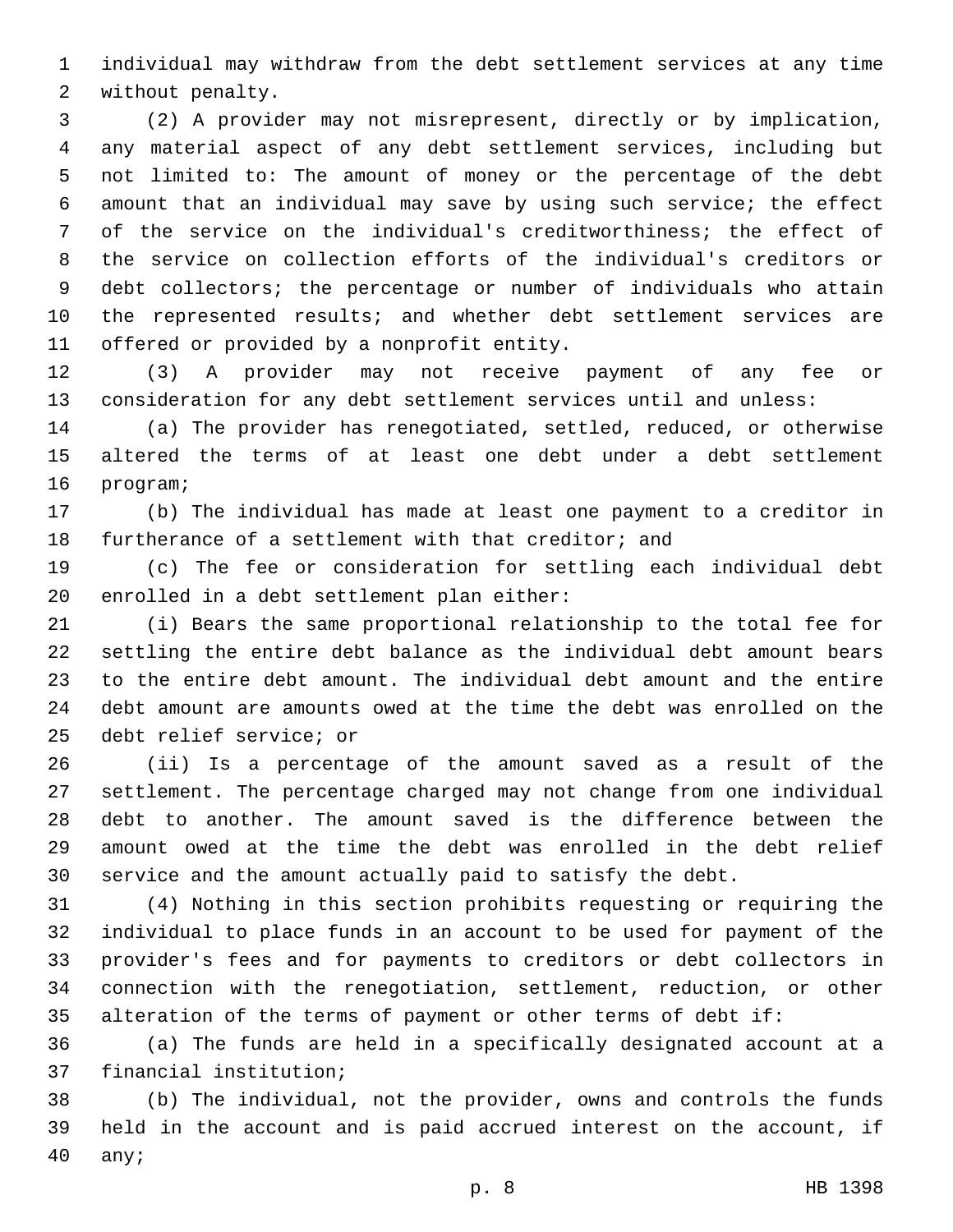(c) If the provider does not administer the account, the entity administering the account is not owned or controlled by the provider 3 and is not an affiliate of the provider;

 (d) The entity administering the account does not give or accept any money or other compensation in exchange for referrals of business 6 by the provider; and

 (e) The individual may withdraw from the debt settlement services at any time without penalty, and receives all funds in the account, other than funds earned by the provider in compliance with this section, as specified in the account agreement between the individual 11 and the financial institution.

 (5) If a provider is not registered as required by this chapter when an individual assents to an agreement, the agreement is voidable 14 by the individual.

 NEW SECTION. **Sec. 16.** (1) The department may act on its own initiative or in response to complaints and may receive complaints, take action to obtain voluntary compliance with this chapter, and seek or provide remedies as provided in this chapter.

 (2) To determine compliance with this chapter, the department may investigate and examine, in this state or elsewhere, by subpoena or otherwise, the activities, books, accounts, and records of a person that provides or offers to provide debt settlement services or of a person to which a provider has delegated its obligations under an agreement or this chapter. Information that identifies individuals who have agreements with the provider may not be disclosed to the public. In connection with the investigation, the department may:

 (a) Charge the person the reasonable expenses necessarily 28 incurred to conduct the examination; and

 (b) Require or permit a person to file a statement under oath as to all the facts and circumstances of a matter to be investigated.

 (3) The department may enforce violations of this chapter by 32 taking one or more of the following actions:

 (a) Ordering a provider or a director, employee, or other agent of a provider to cease and desist from any violations;

 (b) Ordering a provider or a person that has caused a violation to correct the violation, including making restitution of money or 37 property to a person aggrieved by a violation;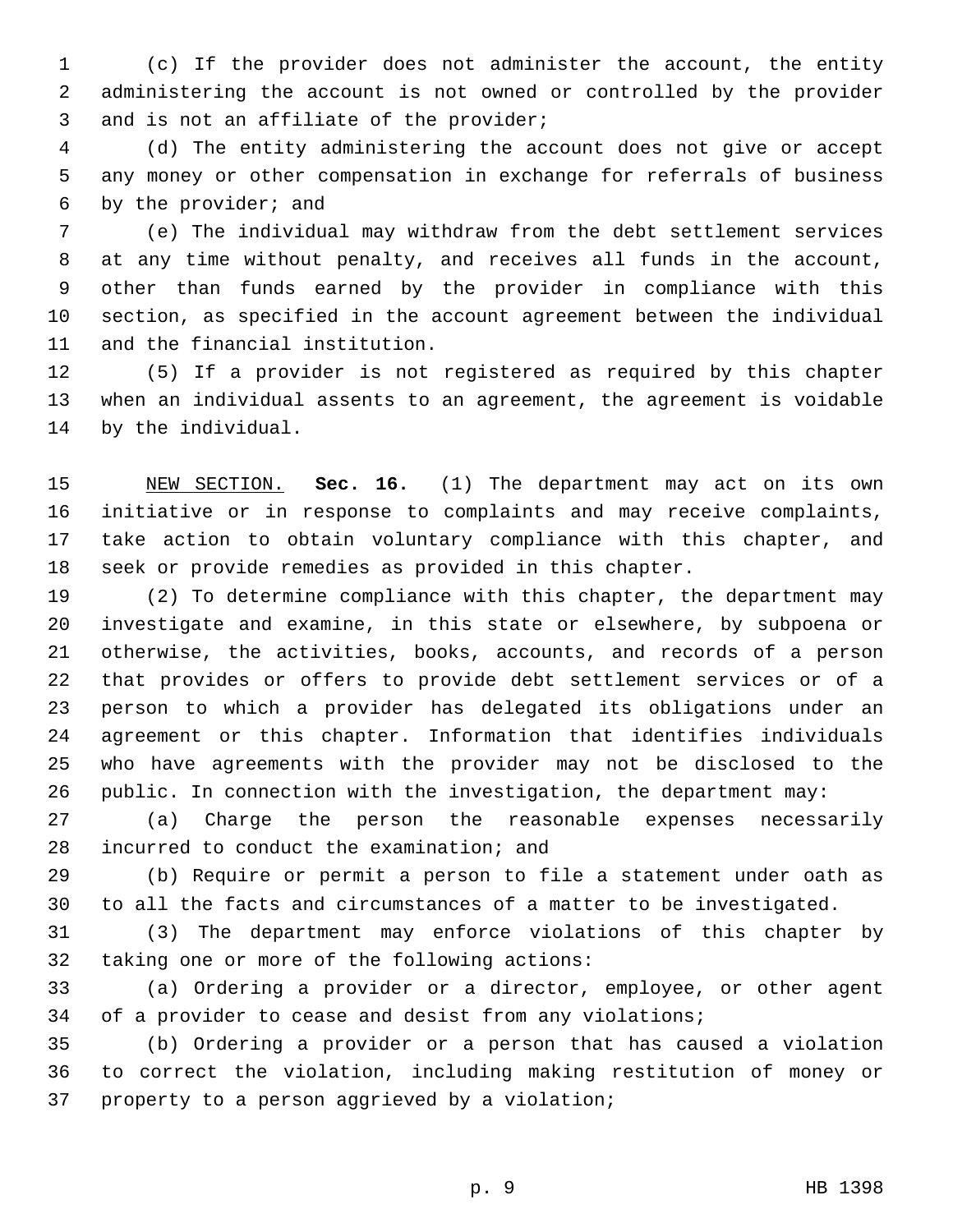(c) Imposing on a provider or a person that has caused a violation a civil penalty not exceeding one thousand dollars for each 3 violation; and

 (d) Prosecuting a civil action to enforce an order or to obtain restitution or an injunction or other equitable relief, or both.

 NEW SECTION. **Sec. 17.** (1) The department may suspend, revoke, or deny renewal of a provider's registration if:

 (a) The provider has committed a material violation of this 9 chapter; or

10 (b) The provider is insolvent.

 (2) If the department suspends or revokes a provider's registration, the provider may appeal and request a hearing pursuant 13 to chapter 34.05 RCW.

 NEW SECTION. **Sec. 18.** The director shall establish reasonable fees by rule sufficient to cover the costs of administering this chapter.

 NEW SECTION. **Sec. 19.** This chapter modifies, limits, and supersedes the electronic signatures in global and national commerce act (P.L. 106-229, 15 U.S.C. Sec. 7001 et seq.), but does not modify, limit, or supersede section 101(c) of the electronic signatures in global and national commerce act, 15 U.S.C. Sec. 7001(c), or authorize electronic delivery of any of the notices described in section 103(b) of the electronic signatures in global and national commerce act, 15 U.S.C. Sec. 7003(b).

 **Sec. 20.** RCW 18.28.010 and 2012 c 56 s 1 are each reenacted and 26 amended to read as follows:

 Unless a different meaning is plainly required by the context, the following words and phrases as hereinafter used in this chapter 29 shall have the following meanings:

 (1) "Debt adjuster," which includes any person known as a debt pooler, debt manager, debt consolidator, debt prorater, or credit counselor, is any person engaging in or holding himself or herself out as engaging in the business of debt adjusting for compensation. 34 The term shall not include: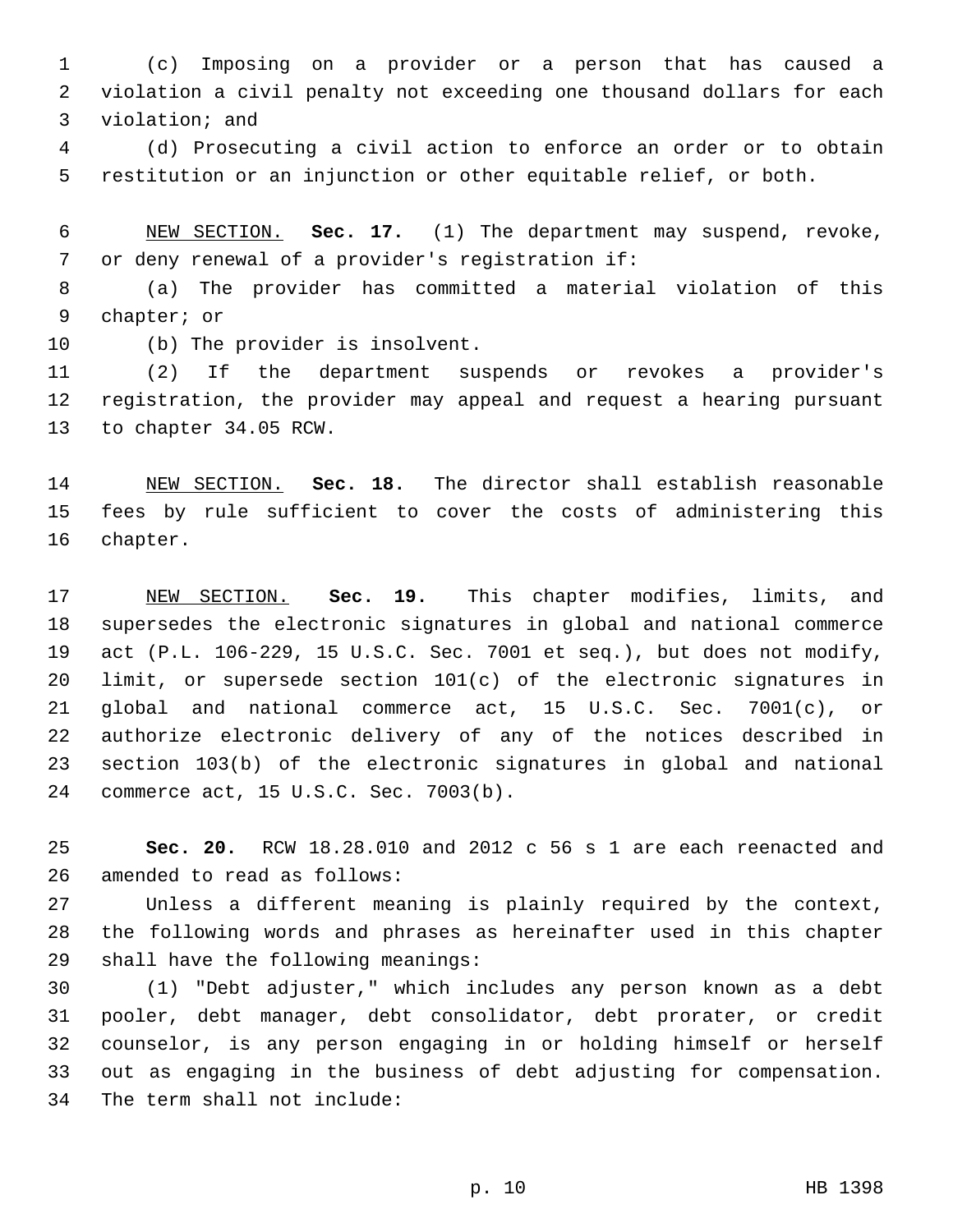(a) Attorneys-at-law, escrow agents, accountants, broker-dealers in securities, or investment advisors in securities, while performing services solely incidental to the practice of their professions;

 (b) Any person, partnership, association, or corporation doing business under and as permitted by any law of this state or of the United States relating to banks, consumer finance businesses, consumer loan companies, trust companies, mutual savings banks, savings and loan associations, building and loan associations, credit unions, crop credit associations, development credit corporations, industrial development corporations, title insurance companies, insurance companies, or third-party account administrators;

 (c) Persons who, as employees on a regular salary or wage of an employer not engaged in the business of debt adjusting, perform 14 credit services for their employer;

 (d) Public officers while acting in their official capacities and 16 persons acting under court order;

 (e) Any person while performing services incidental to the dissolution, winding up or liquidation of a partnership, corporation, 19 or other business enterprise;

 (f) Nonprofit organizations dealing exclusively with debts owing from commercial enterprises to business creditors;

 (g) Nonprofit organizations engaged in debt adjusting and which do not assess against the debtor a service charge in excess of 24 fifteen dollars per month;

 (h) Persons registered as providers of debt settlement services under chapter 18.— RCW (the new chapter created in section 23 of this 27 act).

 (2) "Debt adjusting" means the managing, counseling, settling, adjusting, prorating, or liquidating of the indebtedness of a debtor,  $((\theta \cdot \hat{r}))$  and receiving funds for the purpose of distributing said funds among creditors in payment or partial payment of obligations of a 32 debtor.

 (3) "Debt adjusting agency" is any partnership, corporation, or association engaging in or holding itself out as engaging in the 35 business of debt adjusting.

 (4) "Financial institution" means any person doing business under the laws of any state or the United States relating to commercial banks, bank holding companies, savings banks, savings and loan associations, trust companies, or credit unions.39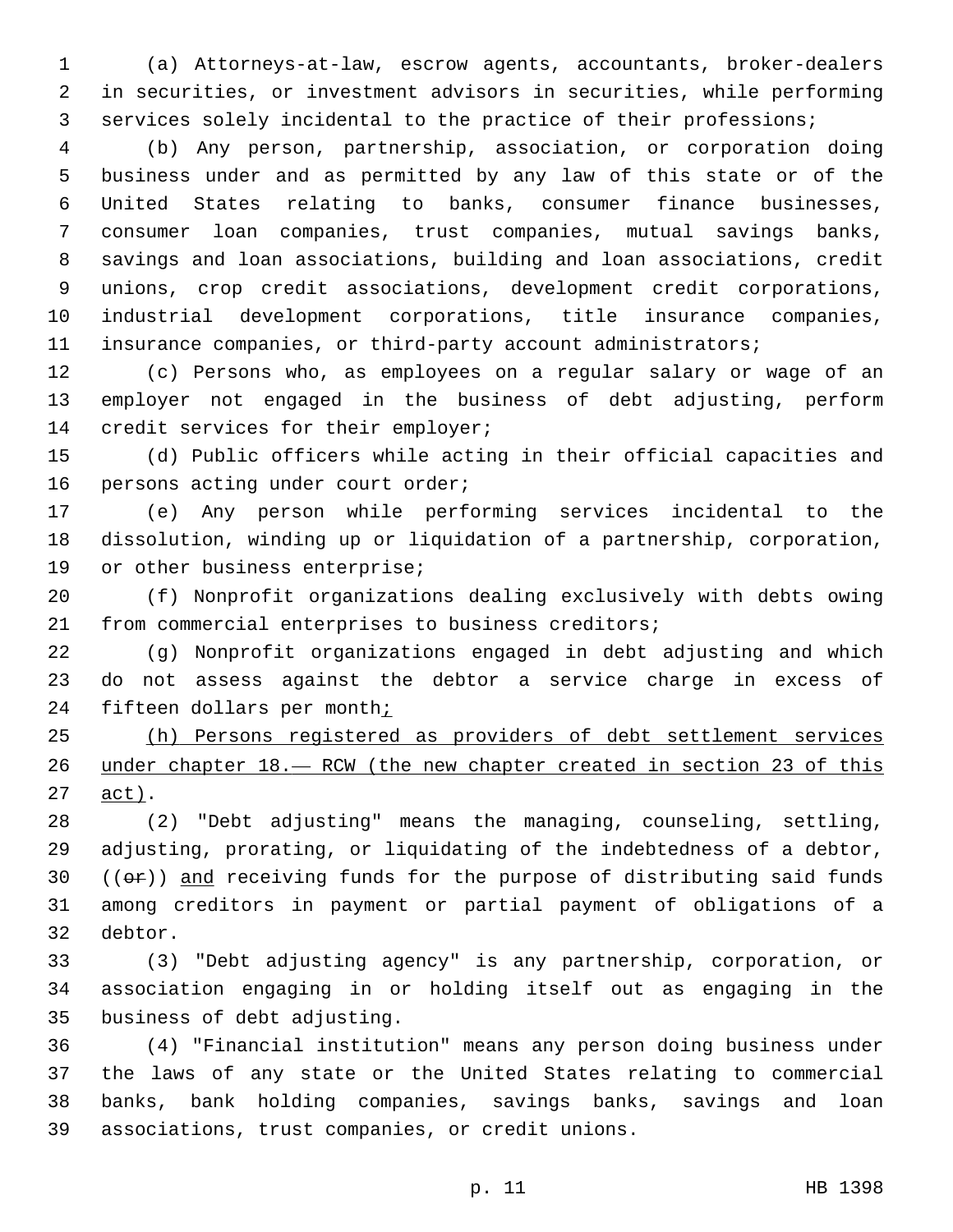(5) "Third-party account administrator" means an independent entity that holds or administers a dedicated bank account for fees and payments to creditors, debt collectors, debt adjusters, or debt adjusting agencies in connection with the renegotiation, settlement, reduction, or other alteration of the terms of payment or other terms of a debt.6

 **Sec. 21.** RCW 42.56.230 and 2014 c 142 s 1 are each amended to 8 read as follows:

 The following personal information is exempt from public 10 inspection and copying under this chapter:

 (1) Personal information in any files maintained for students in public schools, patients or clients of public institutions or public 13 health agencies, or welfare recipients;

14 (2)(a) Personal information:

 (i) For a child enrolled in licensed child care in any files maintained by the department of early learning; or

 (ii) For a child enrolled in a public or nonprofit program serving or pertaining to children, adolescents, or students, including but not limited to early learning or child care services, parks and recreation programs, youth development programs, and after-21 school programs.

 (b) Emergency contact information under this subsection (2) may be provided to appropriate authorities and medical personnel for the purpose of treating the individual during an emergency situation;

 (3) Personal information in files maintained for employees, appointees, or elected officials of any public agency to the extent 27 that disclosure would violate their right to privacy;

 (4) Information required of any taxpayer in connection with the assessment or collection of any tax if the disclosure of the information to other persons would: (a) Be prohibited to such persons by RCW 84.08.210, 82.32.330, 84.40.020, 84.40.340, or any ordinance authorized under RCW 35.102.145; or (b) violate the taxpayer's right to privacy or result in unfair competitive disadvantage to the 34 taxpayer;

 (5) Credit card numbers, debit card numbers, electronic check numbers, card expiration dates, or bank or other financial account numbers, except when disclosure is expressly required by or governed 38 by other law;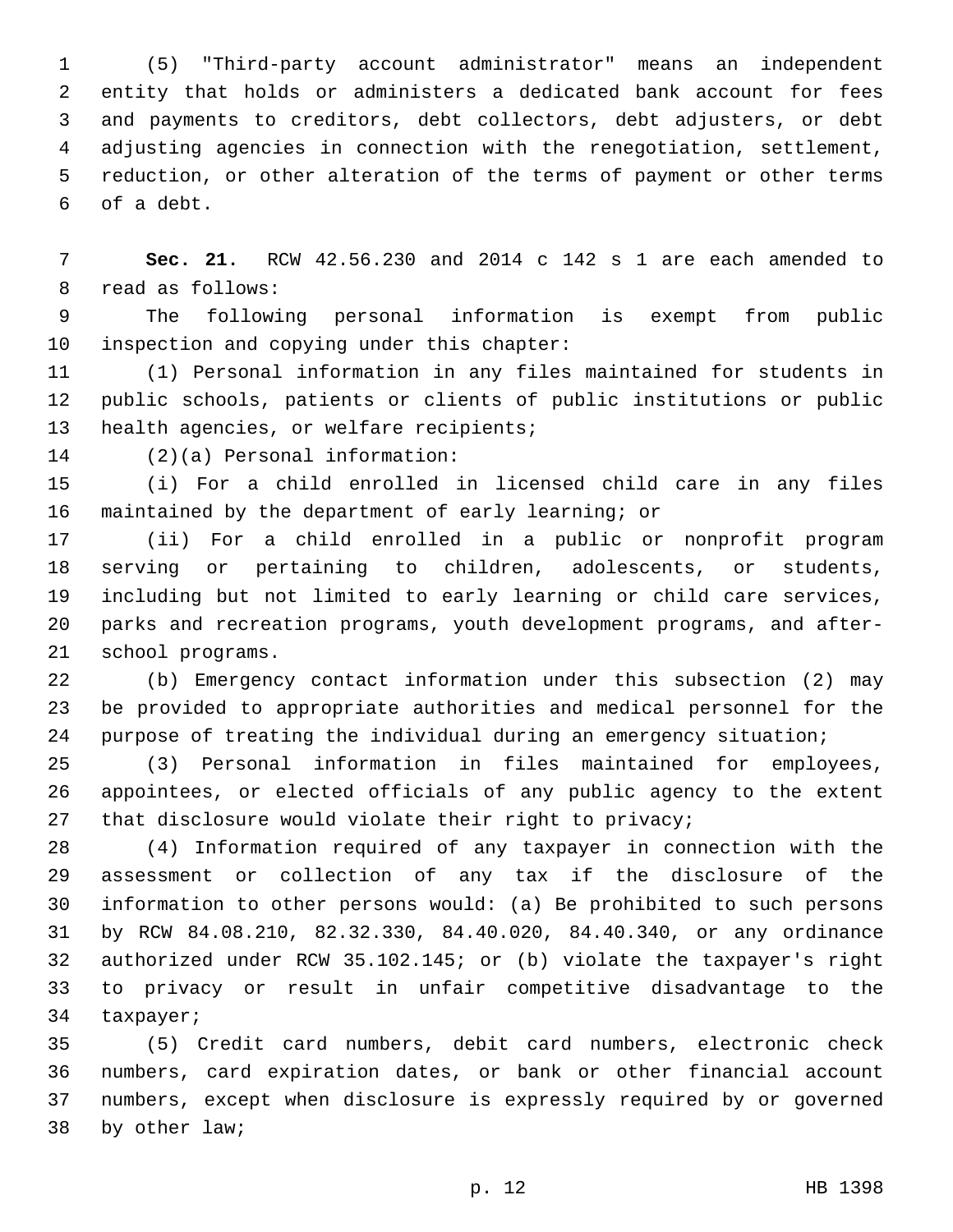(6) Personal and financial information related to a small loan or any system of authorizing a small loan in RCW 31.45.093;

 (7)(a) Any record used to prove identity, age, residential address, social security number, or other personal information required to apply for a driver's license or identicard.

 (b) Information provided under RCW 46.20.111 that indicates that an applicant declined to register with the selective service system.

 (c) Any record pertaining to a vehicle license plate, driver's license, or identicard issued under RCW 46.08.066 that, alone or in combination with any other records, may reveal the identity of an individual, or reveal that an individual is or was, performing an undercover or covert law enforcement, confidential public health work, public assistance fraud, or child support investigative activity. This exemption does not prevent the release of the total number of vehicle license plates, drivers' licenses, or identicards that, under RCW 46.08.066, an agency or department has applied for, been issued, denied, returned, destroyed, lost, and reported for 18 misuse.

 (d) Any record pertaining to a vessel registration issued under RCW 88.02.330 that, alone or in combination with any other records, may reveal the identity of an individual, or reveal that an individual is or was, performing an undercover or covert law enforcement activity. This exemption does not prevent the release of the total number of vessel registrations that, under RCW 88.02.330, an agency or department has applied for, been issued, denied, 26 returned, destroyed, lost, and reported for misuse; ((and))

 (8) All information related to individual claims resolution structured settlement agreements submitted to the board of industrial insurance appeals under RCW 51.04.063, other than final orders from 30 the board of industrial insurance appeals; and

 (9) Information obtained by the department of financial institutions that identifies individuals who have agreements with a provider of debt settlement services, as provided in section 16 of 34 this act.

 Upon request by the legislature, the department of licensing shall provide a report to the legislature containing all of the information in subsection (7)(c) and (d) of this section that is 38 subject to public disclosure.